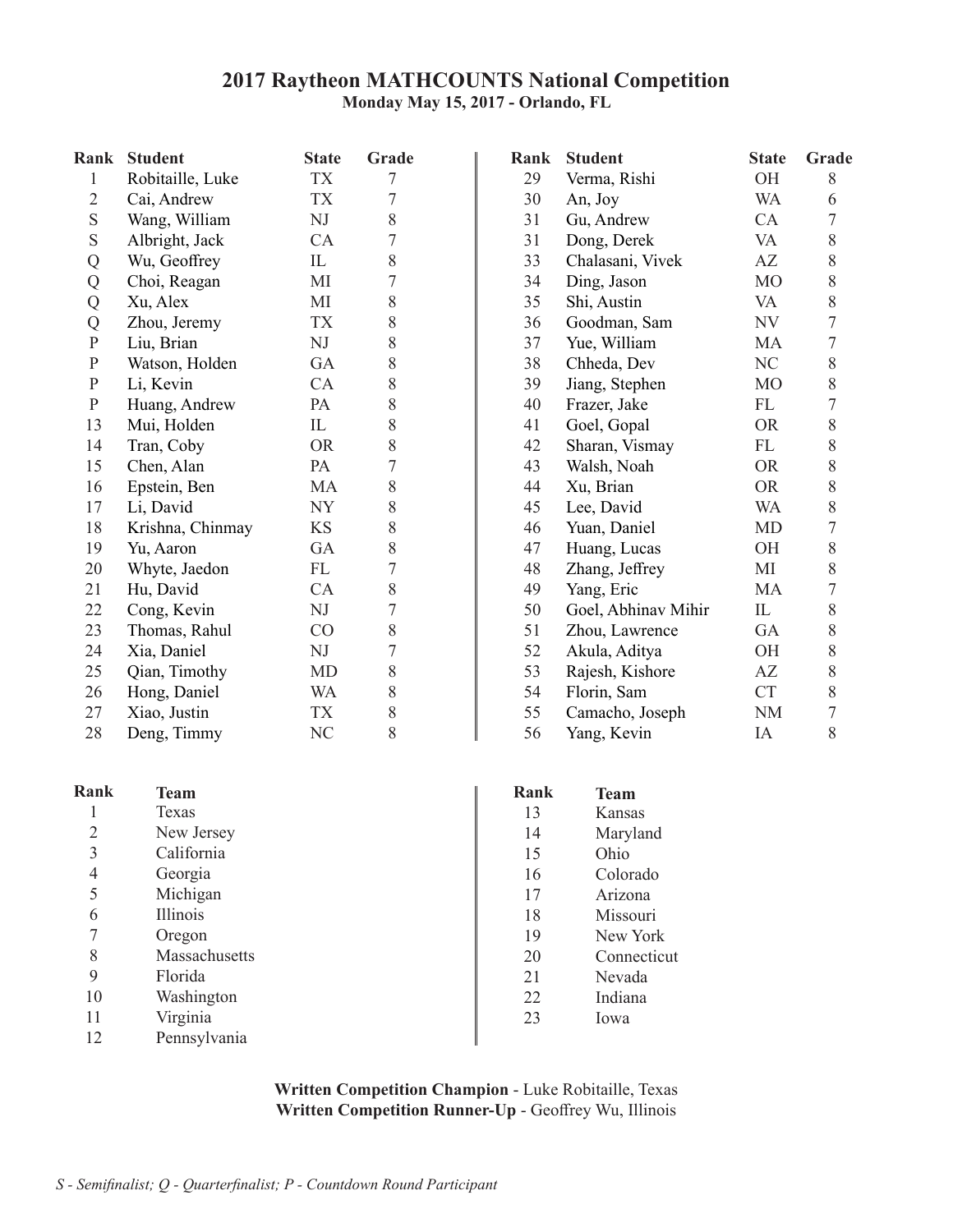

### **National Competition Statistical Analysis 05/15/2017**

|           | Indiv. Total | Sprint Score | <b>Target Score</b> | <b>Team Total</b> | <b>Team Round</b> |
|-----------|--------------|--------------|---------------------|-------------------|-------------------|
| Minimum   | 3            | 1            | $\theta$            | 7.5               | 2                 |
| Average   | 21.78        | 14.19        | 7.59                | 34.74             | 12.96             |
| Maximum   | 45           | 29           | 16                  | 59.75             | 20                |
| Std. Dev. | 9.34         | 6.11         | 3.76                | 12.31             | 4.64              |

| <b>Grade</b> | $\mathbf{M}$   | F              | $\mathbf U$    | <b>Total</b>   |
|--------------|----------------|----------------|----------------|----------------|
| 6            | 11             | 2              | 0              | 13             |
| 7            | 51             | 15             | $\overline{0}$ | 66             |
| 8            | 127            | 18             | $\theta$       | 145            |
| U            | $\overline{0}$ | $\overline{0}$ | $\overline{0}$ | $\overline{0}$ |
| Total        | 189            | 35             | 0              | 224            |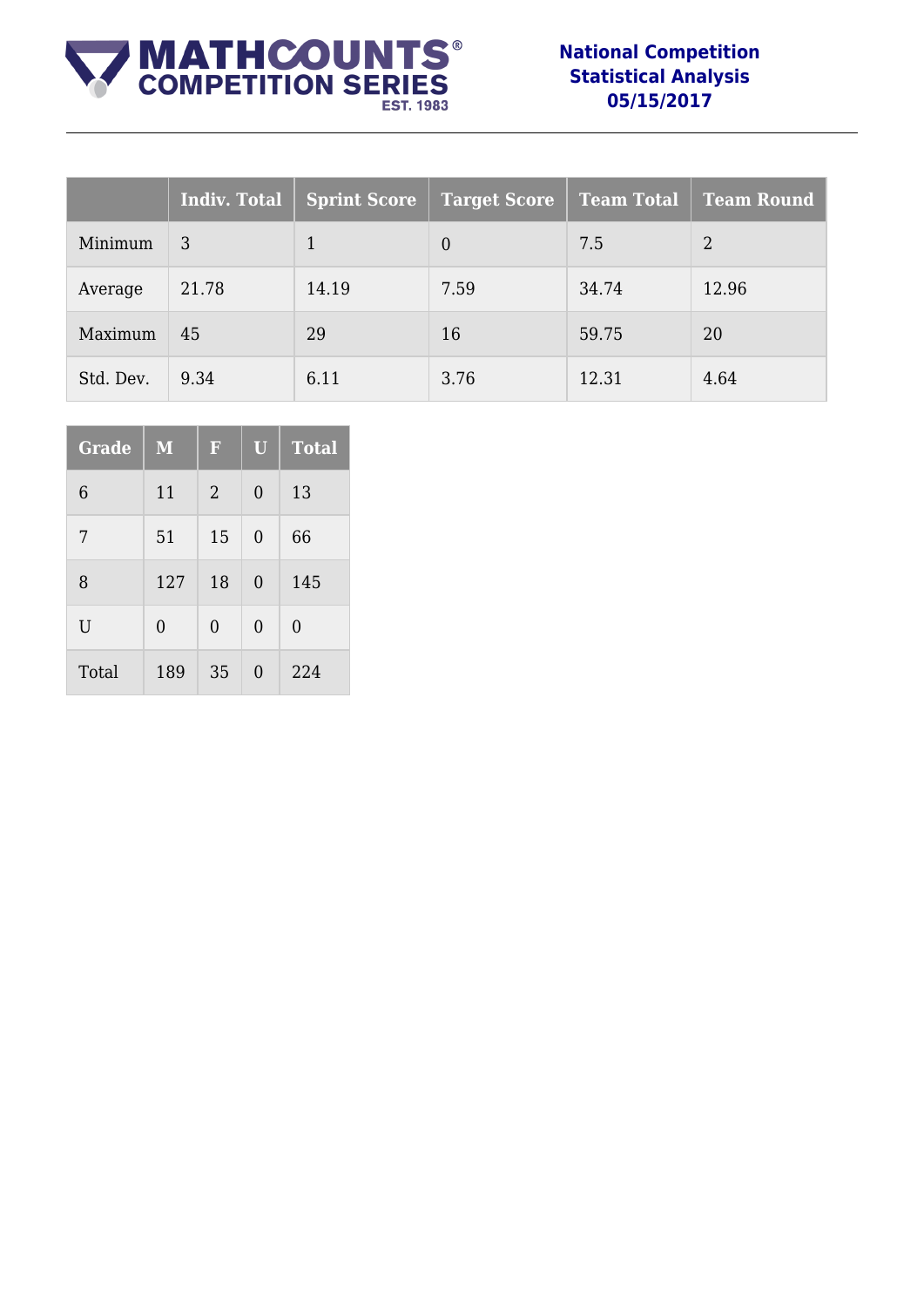

### **National Competition Score Distributions 05/15/2017**



Number of Students per Individual Score

Number of Students per Sprint Score

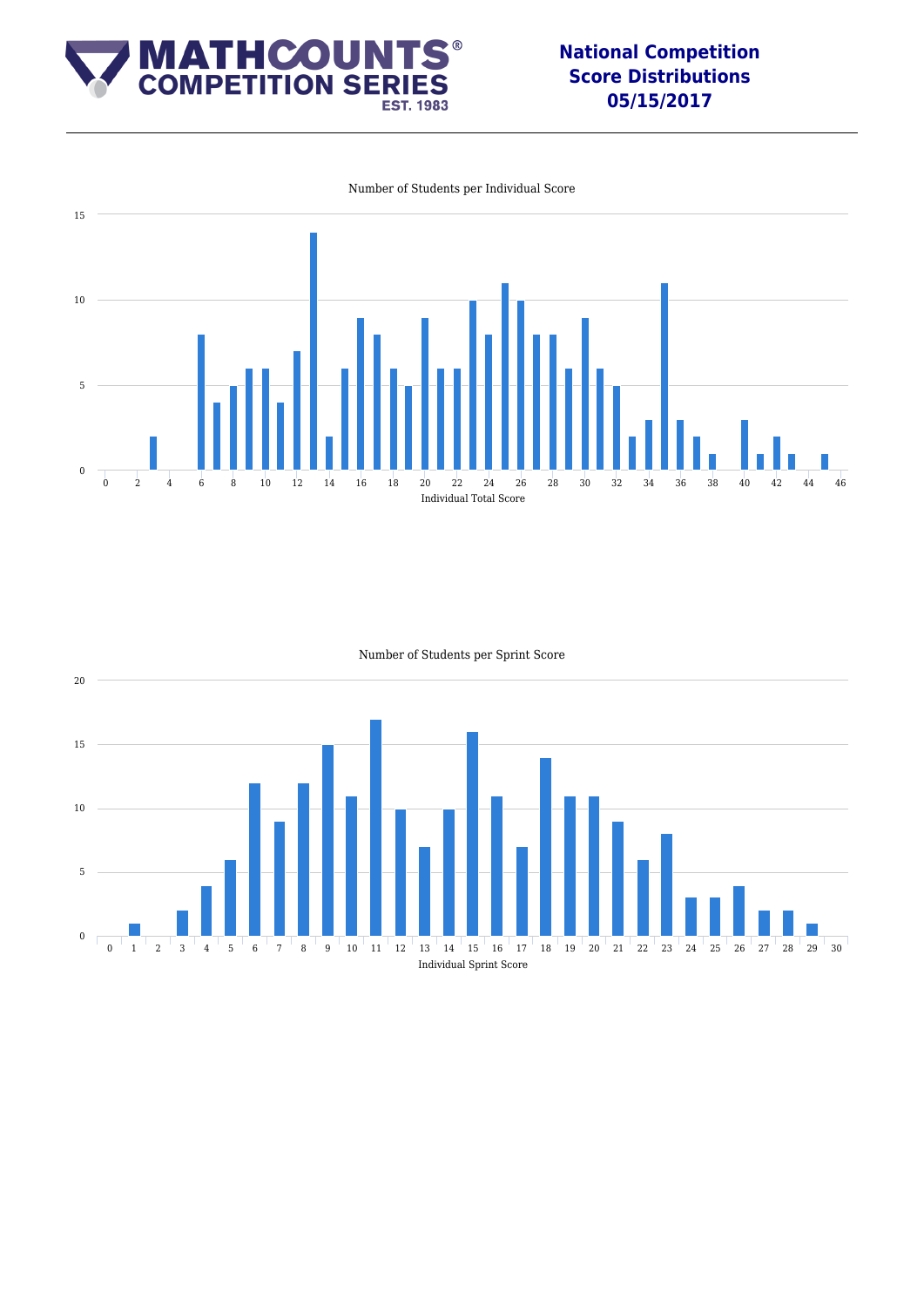

### **National Competition Score Distributions 05/15/2017**



Number of Students per Target Score

Number of Teams per Team Score

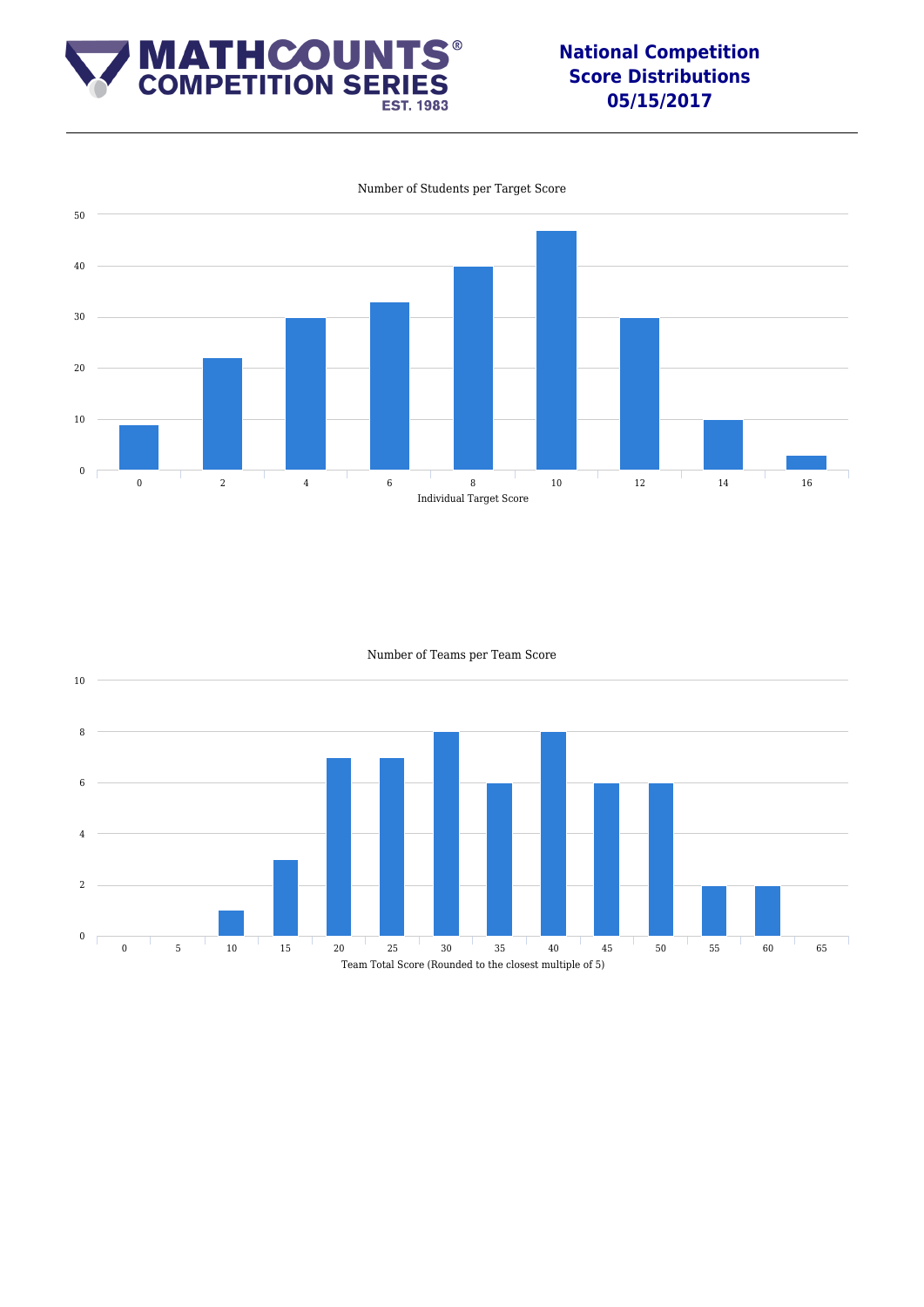

### **National Competition Score Distributions 05/15/2017**



#### Number of Teams per Team Round Score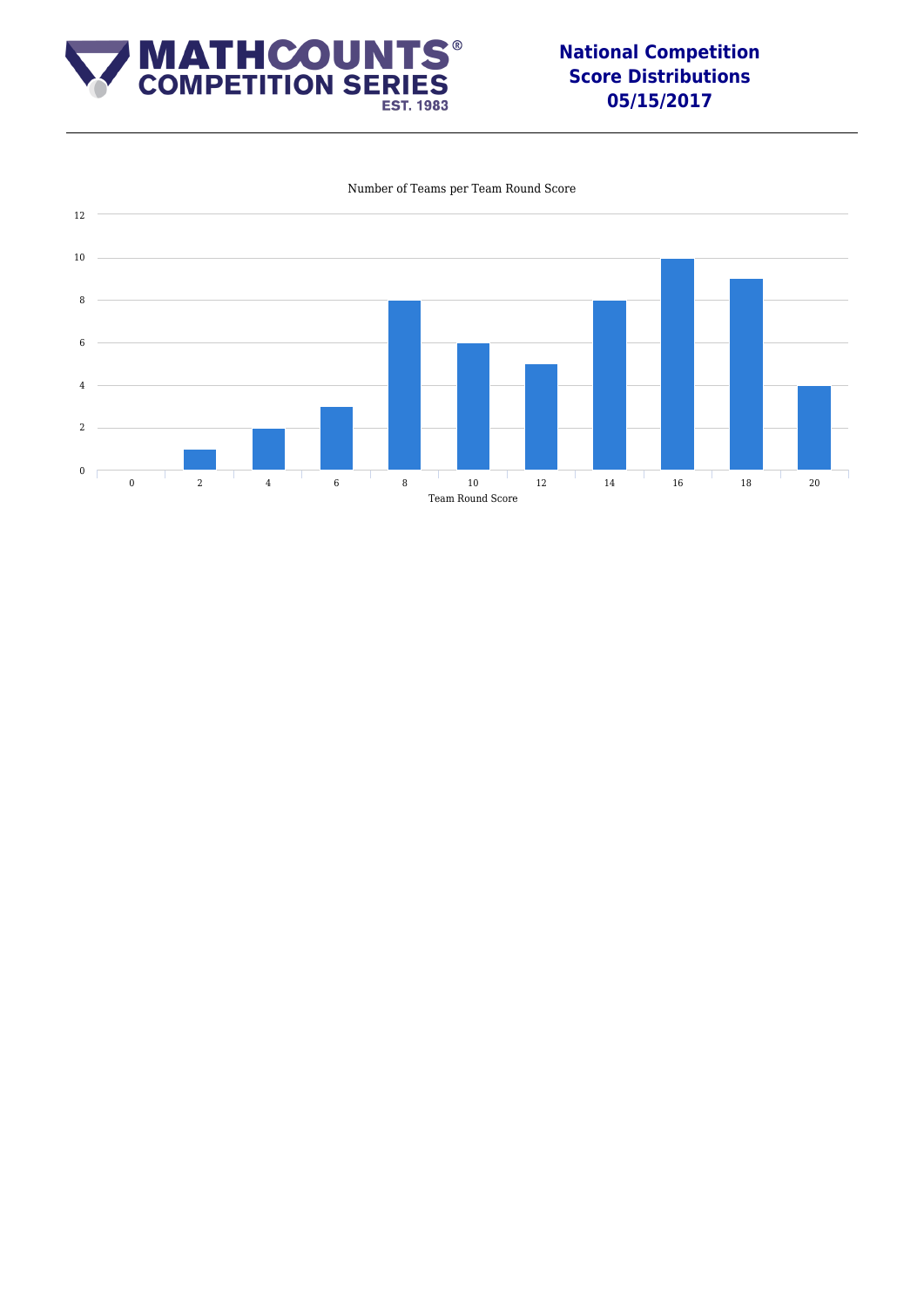

### **National Competition Question Analysis 05/15/2017**



Number of Correct Responses

Number of Correct Responses

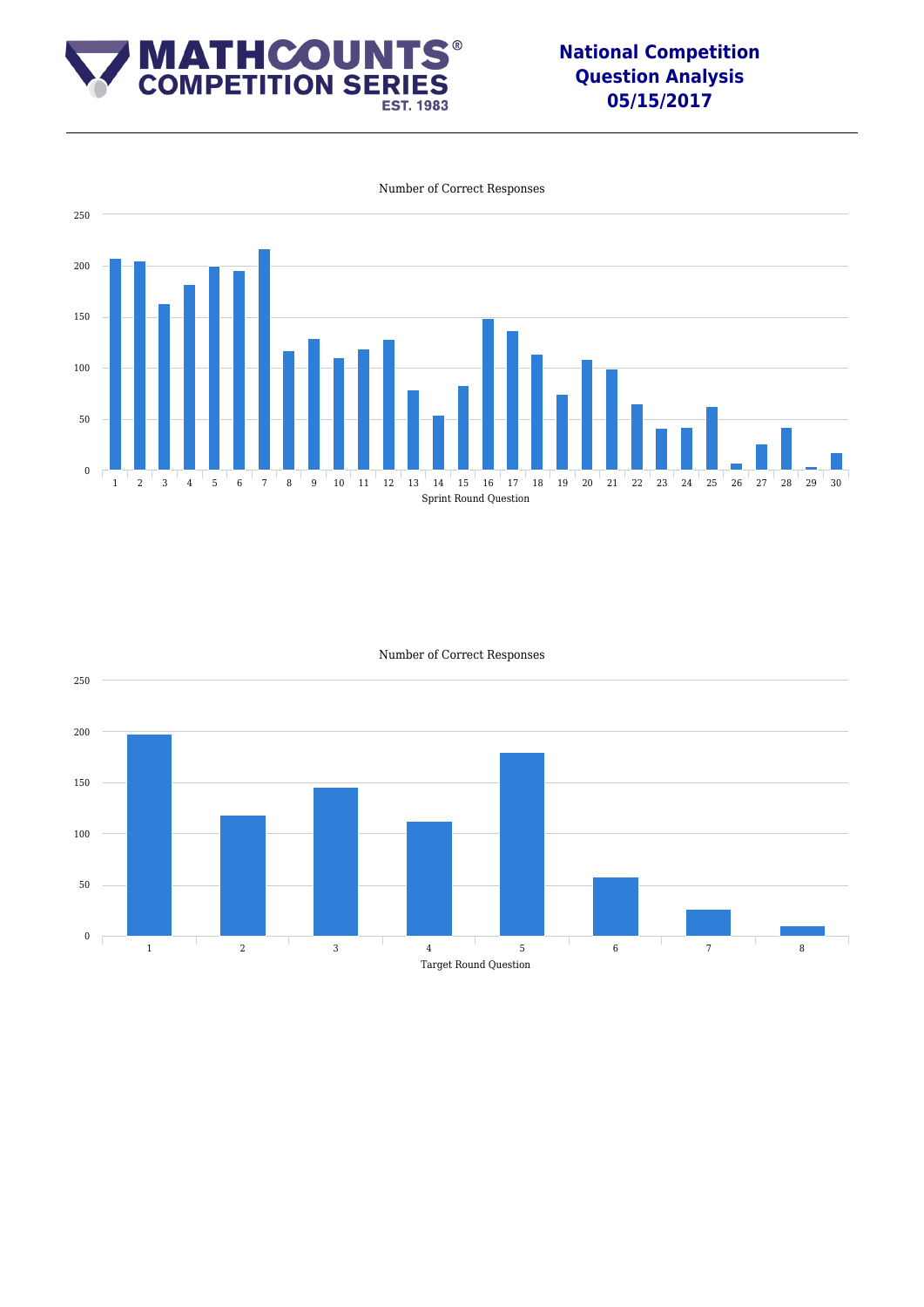

### **National Competition Question Analysis 05/15/2017**



Number of Correct Responses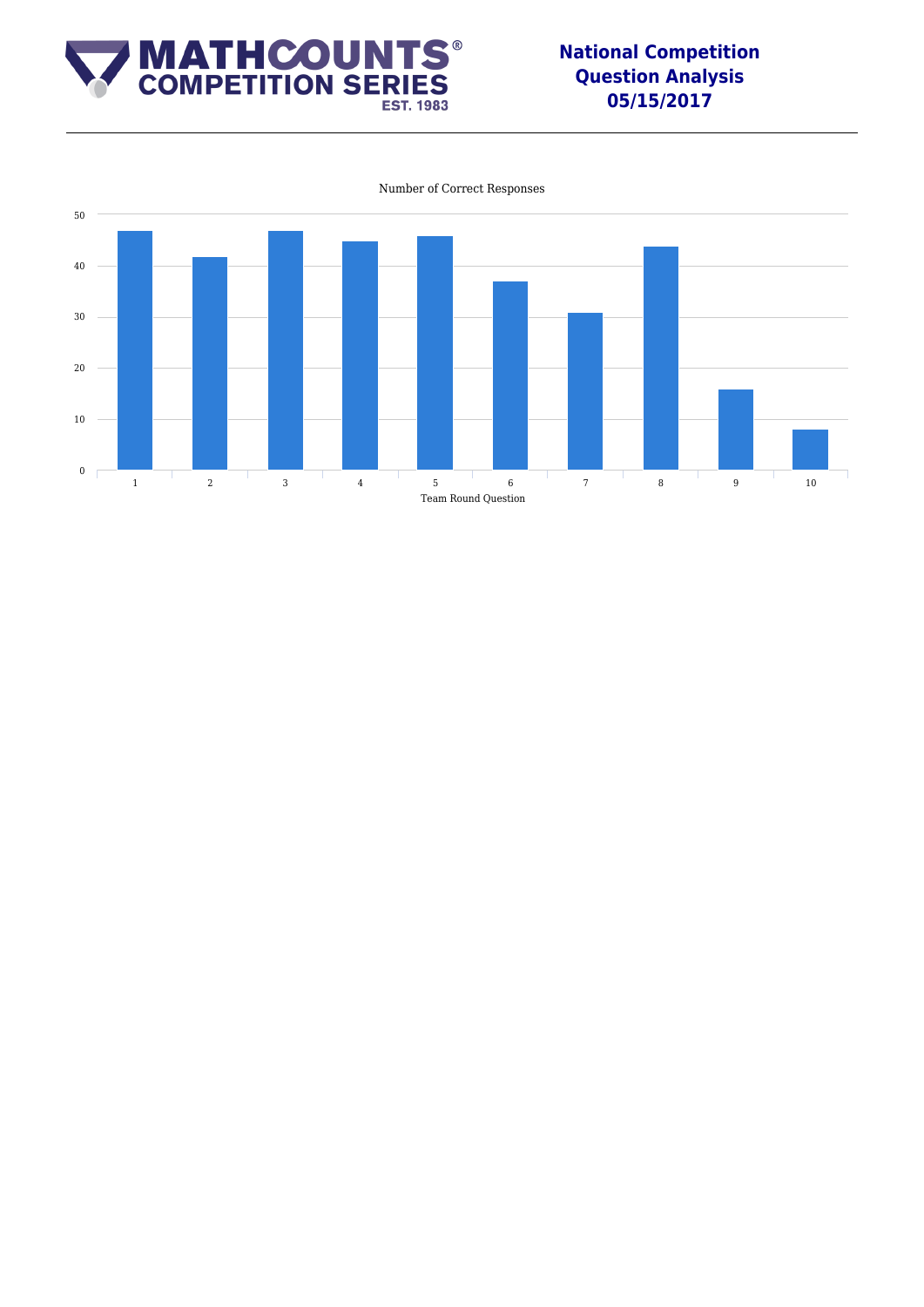### **2017** ■ National Competition ■ **Answer Key**

The appropriate units (or their abbreviations) are provided in the answer blanks.

**Note to coordinators:** Answers to the Tiebreaker Round problems appear in the Tiebreaker Round Booklet.



**2017 MATHCOUNTS National Competition Sponsor** 

**National Sponsors** Raytheon Company Northrop Grumman Foundation U.S. Department of Defense National Society of Professional Engineers CNA Foundation Phillips 66 Texas Instruments Incorporated 3Mgives Art of Problem Solving **NextThought** 

FOUNDING SPONSORS: National Society of Professional Engineers, National Council of Teachers of Mathematics and CNA Foundation

Copyright MATHCOUNTS, Inc. 2017. All rights reserved.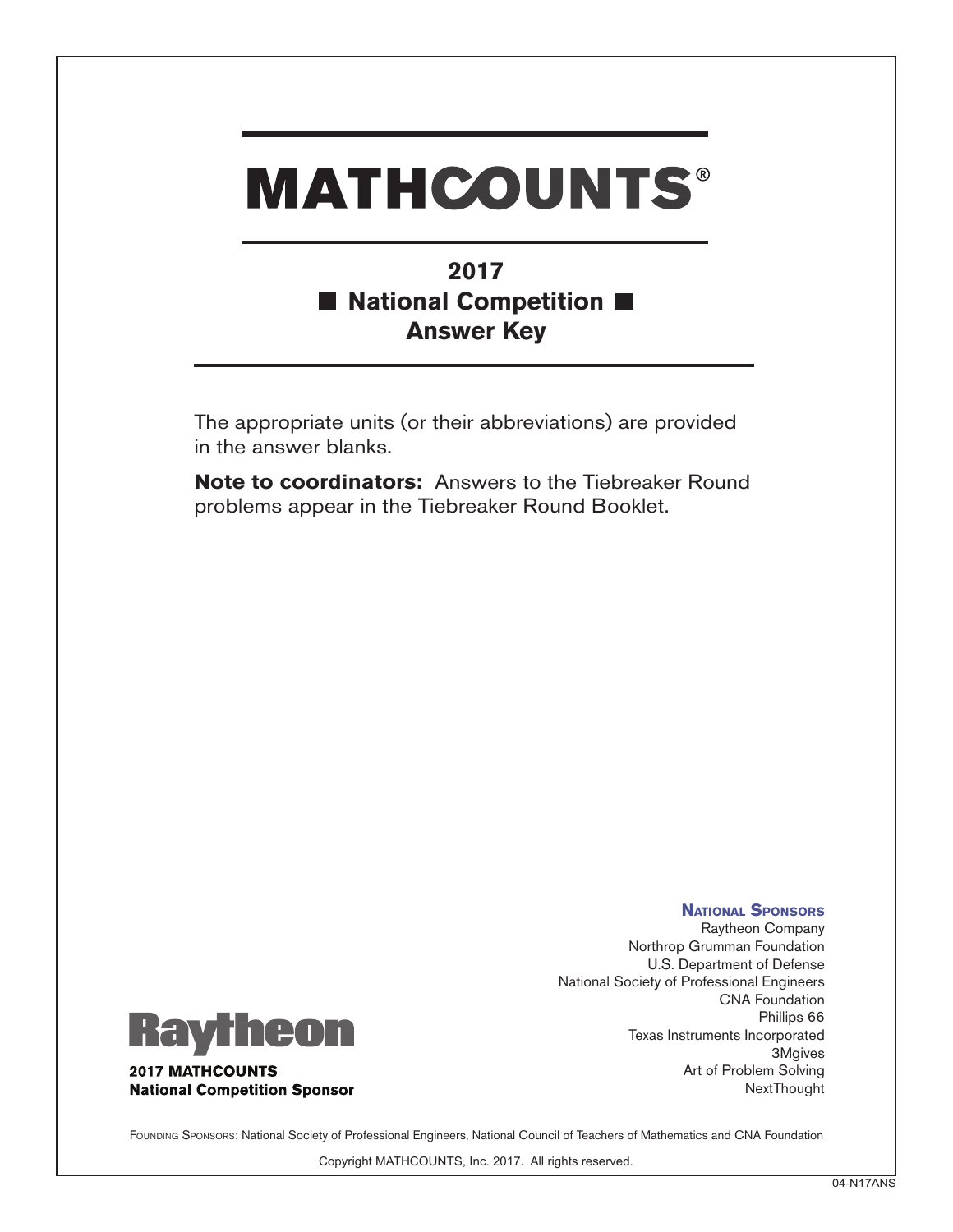| <b>Sprint Round Answers</b>                                                                                                                                                                                                                                                                                                                                                                               |                             |                                           |  |  |
|-----------------------------------------------------------------------------------------------------------------------------------------------------------------------------------------------------------------------------------------------------------------------------------------------------------------------------------------------------------------------------------------------------------|-----------------------------|-------------------------------------------|--|--|
| 5600 gallons<br>1.                                                                                                                                                                                                                                                                                                                                                                                        | 11.1                        | 21. 22                                    |  |  |
| 72<br>2.                                                                                                                                                                                                                                                                                                                                                                                                  | 12. 8 gallons               | 22. 220 ways                              |  |  |
| 3.<br>44 percent                                                                                                                                                                                                                                                                                                                                                                                          | 13. $8\sqrt{10}$ units      | 23. $2\sqrt{3}$ cm <sup>2</sup>           |  |  |
| 144 units $2$<br>$\boldsymbol{4}$ .                                                                                                                                                                                                                                                                                                                                                                       | 14. $\frac{9}{64}$          | 24. $rac{5}{16}$                          |  |  |
| $-\frac{6}{5}$<br>5.                                                                                                                                                                                                                                                                                                                                                                                      | 15. 550                     | <b>25.</b> 10 units                       |  |  |
| 672 terms<br>6.                                                                                                                                                                                                                                                                                                                                                                                           | 16. 29 students             | 26. $\frac{5}{23}$                        |  |  |
| 7.<br>$-4$                                                                                                                                                                                                                                                                                                                                                                                                | 17. $12\sqrt{3}$ cm         | 27. $9\sqrt{19}$ units <sup>2</sup>       |  |  |
| 16 base 8<br>8.                                                                                                                                                                                                                                                                                                                                                                                           | 18. $\frac{9}{16}$          | 28. 0.25                                  |  |  |
| 9.<br>11 integers                                                                                                                                                                                                                                                                                                                                                                                         | 19. $\frac{5}{16}$          | <b>29.</b> 90.8 inches                    |  |  |
| <b>10.</b> 72 squares                                                                                                                                                                                                                                                                                                                                                                                     | 20. 35,287                  | <b>30.</b> $2 - \sqrt{3}$ units           |  |  |
| <b>IMPORTANT NOTICE REGARDING SPRINT #25</b><br>The intended interpretation for Sprint Round 25 is that side AB has length 9 units, side BC has length 10 units and<br>side AC has length 13 units. The correct answer, given these assigned side lengths, is 10 units. Two alternate answers<br>result if side lengths are assigned differently. Due to this ambiguity, all three answers were accepted. |                             |                                           |  |  |
| <b>Target Round Answers</b>                                                                                                                                                                                                                                                                                                                                                                               |                             |                                           |  |  |
| 49<br>1.<br>3.                                                                                                                                                                                                                                                                                                                                                                                            | 67,800,320 ways<br>5.<br>23 | $\sqrt{42} - 5$ or $-5 + \sqrt{42}$<br>7. |  |  |
| $\boldsymbol{4}$ .<br>2.<br>61 percent                                                                                                                                                                                                                                                                                                                                                                    | 72 degrees<br>$-17$<br>6.   | 288 cryptocodes<br>8.                     |  |  |

### **Team Round Answers**

|                    | 1. 4 prime numbers                         | 6.    | 21 ways       |
|--------------------|--------------------------------------------|-------|---------------|
| 2.                 | 12 lines                                   | 7. 55 |               |
| 3.                 | 444                                        | 8. 21 |               |
| $\boldsymbol{4}$ . | $\overline{\phantom{m}}$<br>$\overline{4}$ | 9.    | 165 meters    |
| 5.                 | $40 \text{ mi/h}$                          |       | 10. 3420 ways |

Copyright MATHCOUNTS, Inc. 2017. All rights reserved. 2017 National Answer Key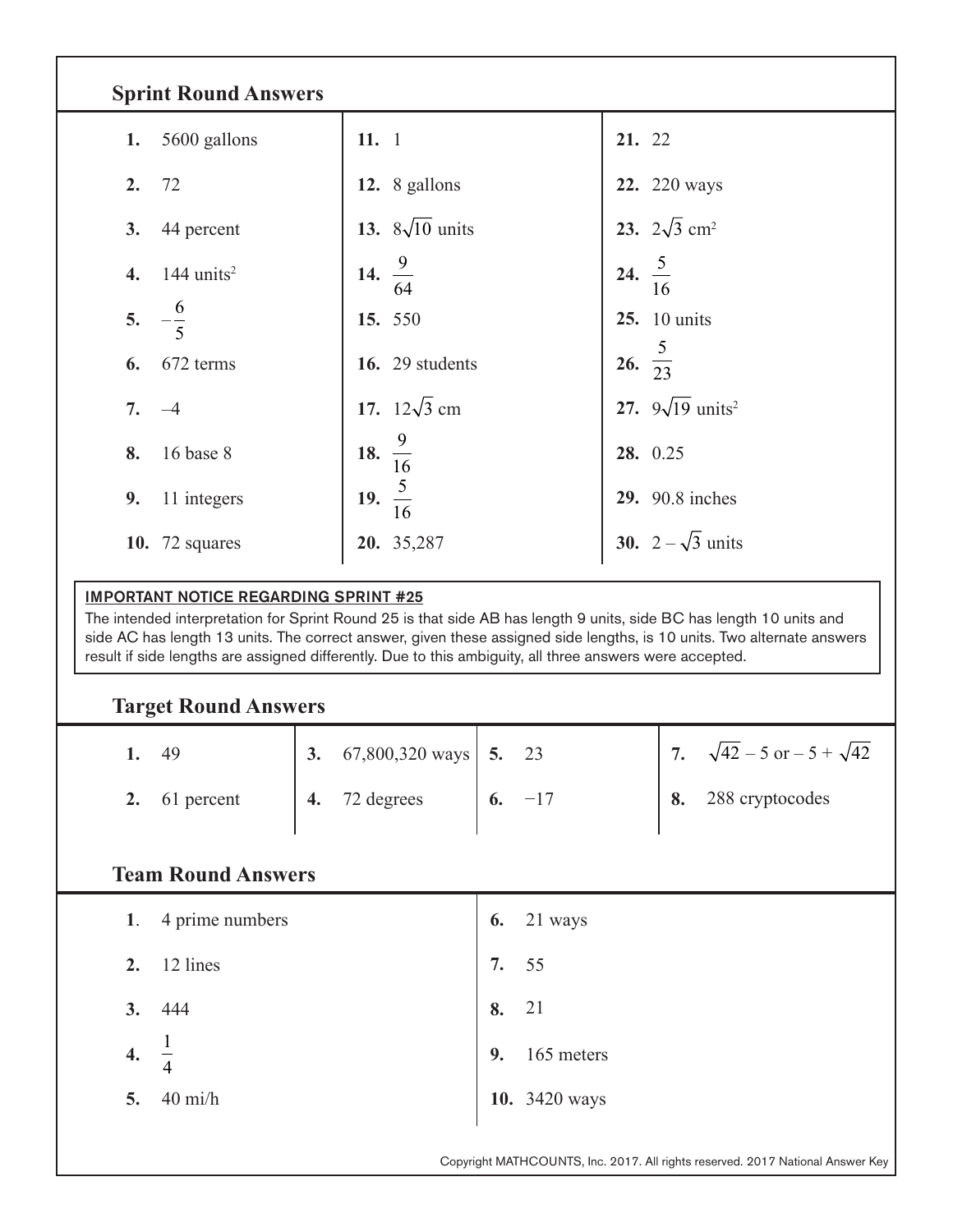**2017** ■ National Competition ■ **Sprint Round Problems 1−30**

### **DO NOT BEGIN UNTIL YOU ARE INSTRUCTED TO DO SO.**

This section of the competition consists of 30 problems. You will have 40 minutes to complete all the problems. You are not allowed to use calculators, books or other aids during this round. If you are wearing a calculator wrist watch, please give it to your proctor now. Calculations may be done on scratch paper. All answers must be complete, legible and simplified to lowest terms. Record only final answers in the blanks in the left-hand column of the competition booklet. If you complete the problems before time is called, use the remaining time to check your answers.

In each written round of the competition, the required unit for the answer is included in the answer blank. The plural form of the unit is always used, even if the answer appears to require the singular form of the unit. The unit provided in the answer blank is the only form of the answer that will be accepted.



**National Competition Sponsor** 

Raytheon Company Northrop Grumman Foundation U.S. Department of Defense National Society of Professional Engineers CNA Foundation Phillips 66 Texas Instruments Incorporated 3Mgives Art of Problem Solving **NextThought** 

**National Sponsors**

FOUNDING SPONSORS: National Society of Professional Engineers, National Council of Teachers of Mathematics and CNA Foundation

Copyright MATHCOUNTS, Inc. 2017. All rights reserved.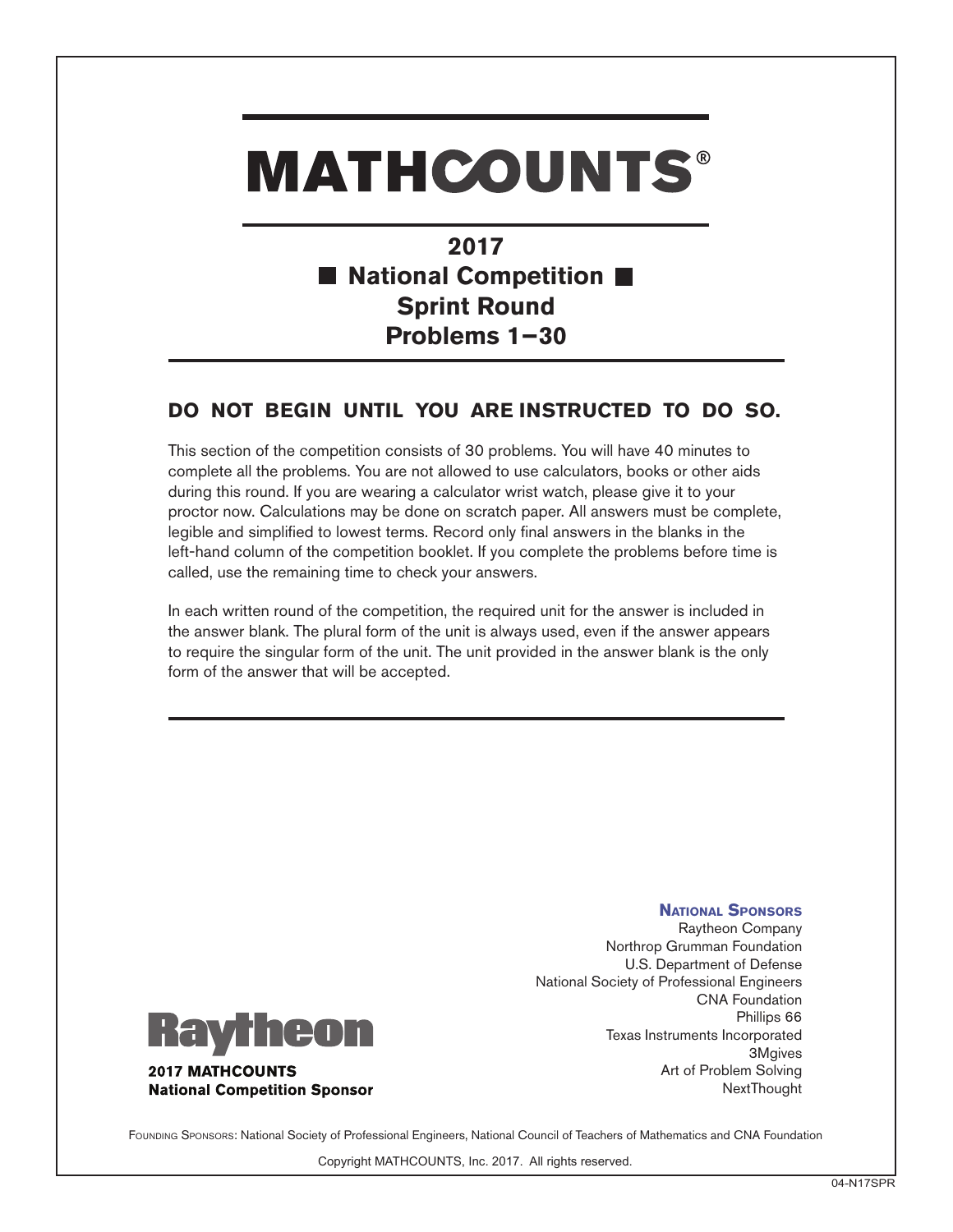| gallons<br>1.      | The gauge on an oil tank indicated that the tank was two-sevenths full. After<br>3200 gallons were added to the tank the gauge indicated that the tank was<br>six-sevenths full. How many gallons of oil will the tank hold when full?                                                                                                                                                                                                          |
|--------------------|-------------------------------------------------------------------------------------------------------------------------------------------------------------------------------------------------------------------------------------------------------------------------------------------------------------------------------------------------------------------------------------------------------------------------------------------------|
| 2.                 | What is the maximum possible absolute difference between a two-digit integer<br>and the two-digit integer resulting when the digits are reversed?                                                                                                                                                                                                                                                                                               |
| 3.<br>percent      | At Salisbury Central School, 60% of the students are 7th graders, and the<br>rest are 8th graders. Half of the 7th graders ride a bus to school, 20% of the<br>remaining 7th graders arrive by car, and the rest walk to school. A quarter of<br>the 8th graders ride a bus to school, a third of the remaining 8th graders arrive<br>by car, and the rest walk to school. What percent of Salisbury Central School<br>students walk to school? |
| units <sup>2</sup> | Rectangle WXYZ, shown here, consists of eight<br>squares. If the white square is a $1 \times 1$ unit square,<br>what is the area of rectangle WXYZ?<br>W<br>Z                                                                                                                                                                                                                                                                                   |
| 5.                 | What is the slope of a line perpendicular to the line given by the equation<br>$=\frac{6}{5}$ ? Express your answer as a common fraction                                                                                                                                                                                                                                                                                                        |

Copyright MATHCOUNTS, Inc. 2017. All rights reserved. 2017 National Sprint Round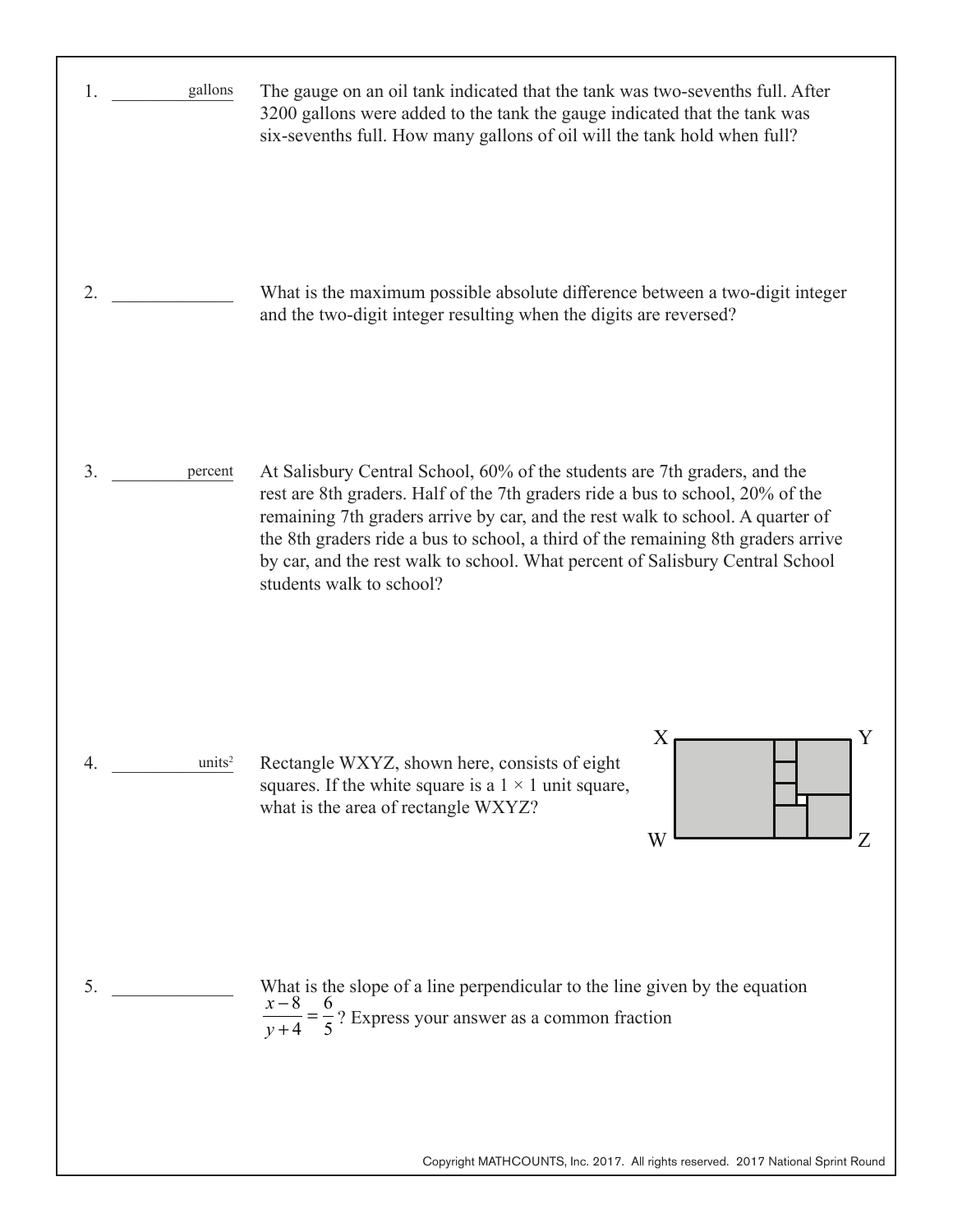| 6.<br>terms    | In the sequence 121, 1221, 12221,  the <i>n</i> th number consists of <i>n</i> copies of the<br>digit 2, surrounded by two 1s. How many of the first 2017 terms in the sequence<br>are divisible by 3? |
|----------------|--------------------------------------------------------------------------------------------------------------------------------------------------------------------------------------------------------|
| 7.             | For what value of x is $\left -x+ x +1\right $ equal to 9?                                                                                                                                             |
| 8.<br>base 8   | Computing in base 8, a certain two-digit base-8 number $N$ is added to five times<br>the sum of its digits. The sum has the same digits as $N$ but in reverse order. What<br>is $N$ in base 8?         |
| 9.<br>integers | The median of a list of positive integers is 3, and the mean of the list is less<br>than 2.1. What is the fewest number of integers possible in the list?                                              |
| 10. squares    | How many perfect squares are divisors of the product $1! \cdot 2! \cdot 3! \cdot 4! \cdot 5! \cdot 6! \cdot 7!$ ?                                                                                      |
|                | Copyright MATHCOUNTS, Inc. 2017. All rights reserved. 2017 National Sprint Round                                                                                                                       |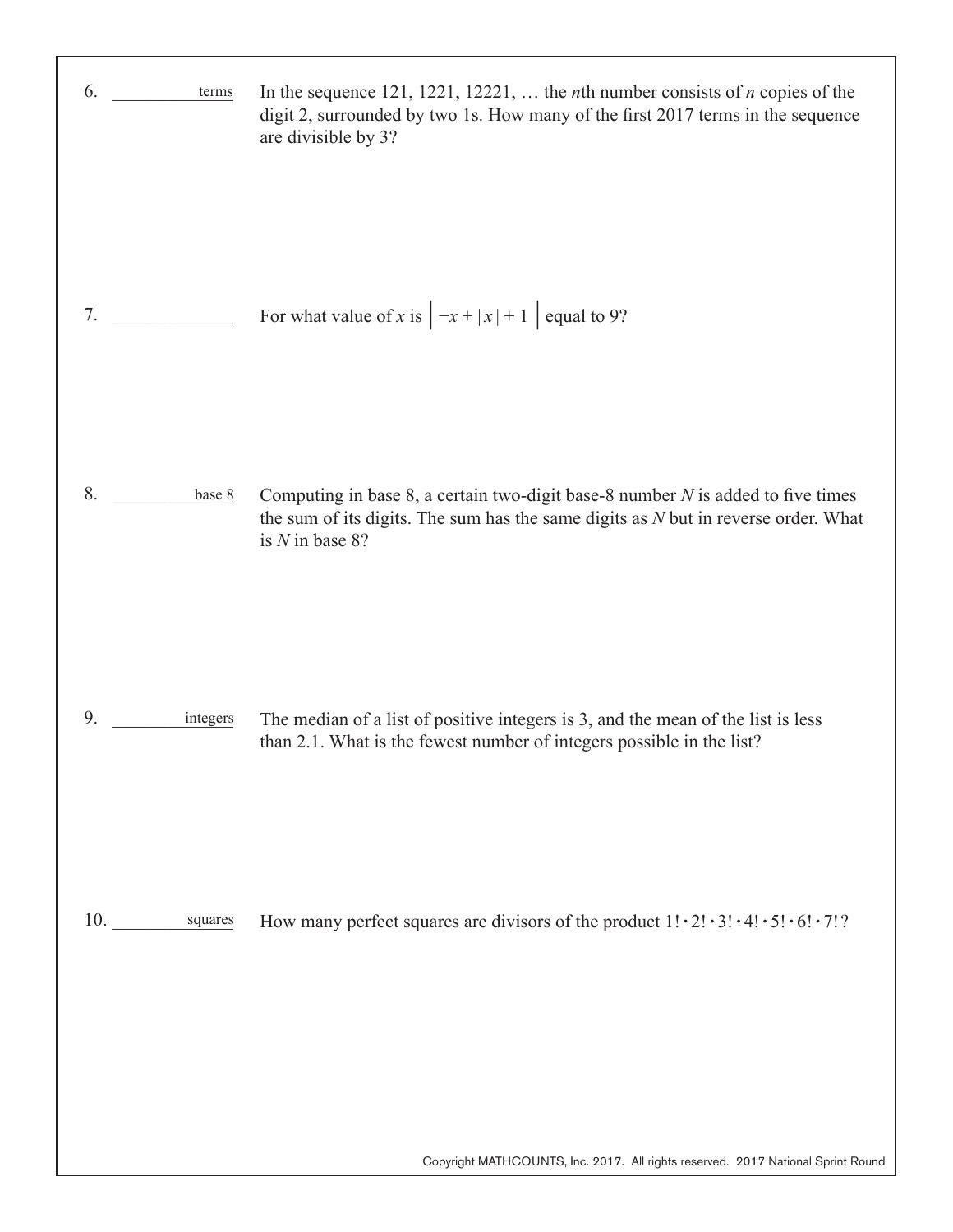11. \_\_\_\_\_\_\_\_\_\_\_\_\_ 12. \_\_\_\_\_\_\_\_\_\_\_\_\_ 13. \_\_\_\_\_\_\_\_\_\_\_\_\_ 14. \_\_\_\_\_\_\_\_\_\_\_\_\_ 15. \_\_\_\_\_\_\_\_\_\_\_\_\_ If *x* and *y* are nonzero real numbers such that  $mx + ny = u$ ,  $nx - my = v$  and  $u^2 + v^2 = x^2 + y^2$ , what is the value of  $m^2 + n^2$ ? Zeno's tank holds 24 gallons of water. Zeno starts filling the tank, but when it is halfway full he decides to start draining water out. Once half of the water that he added is drained, he decides to add back half of the water that he just drained. He then drains half of the water that he just added, and continues alternately adding or draining half of the previous quantity of water. After 100 cycles of adding and draining water, how many gallons of water are in the tank? Express your answer to the nearest whole number. In right triangle ABC with right angle at vertex C, a semicircle is constructed, as shown, with center P on leg AC, so that the semicircle is tangent to leg BC at C, tangent to the hypotenuse AB, and intersects leg AC at Q between A and C. The ratio of AQ to QC is 2:3. If  $BC = 12$ , then what is the value of AC? Express your answer in simplest radical form. Philippa stands on the shaded square of the 8-by-8 checkerboard shown. She moves to one of the four adjacent squares sharing an edge with her starting square, with each of the four squares equally likely to be chosen. She then makes two more moves to adjacent squares in the same way. Given any square *S*, let *P*(*S*) be the probability that Philippa lands on that square after her third move. What is the greatest possible value of *P*(*S*)? Express your answer as a common fraction. If *n* is a positive integer and D is a digit such that  $\frac{n}{814} = 0.\overline{D75}$ , what is the value of *n*? gallons B  $\overline{A}$   $\overline{O}$   $\overline{P}$   $\overline{C}$ units

Copyright MATHCOUNTS, Inc. 2017. All rights reserved. 2017 National Sprint Round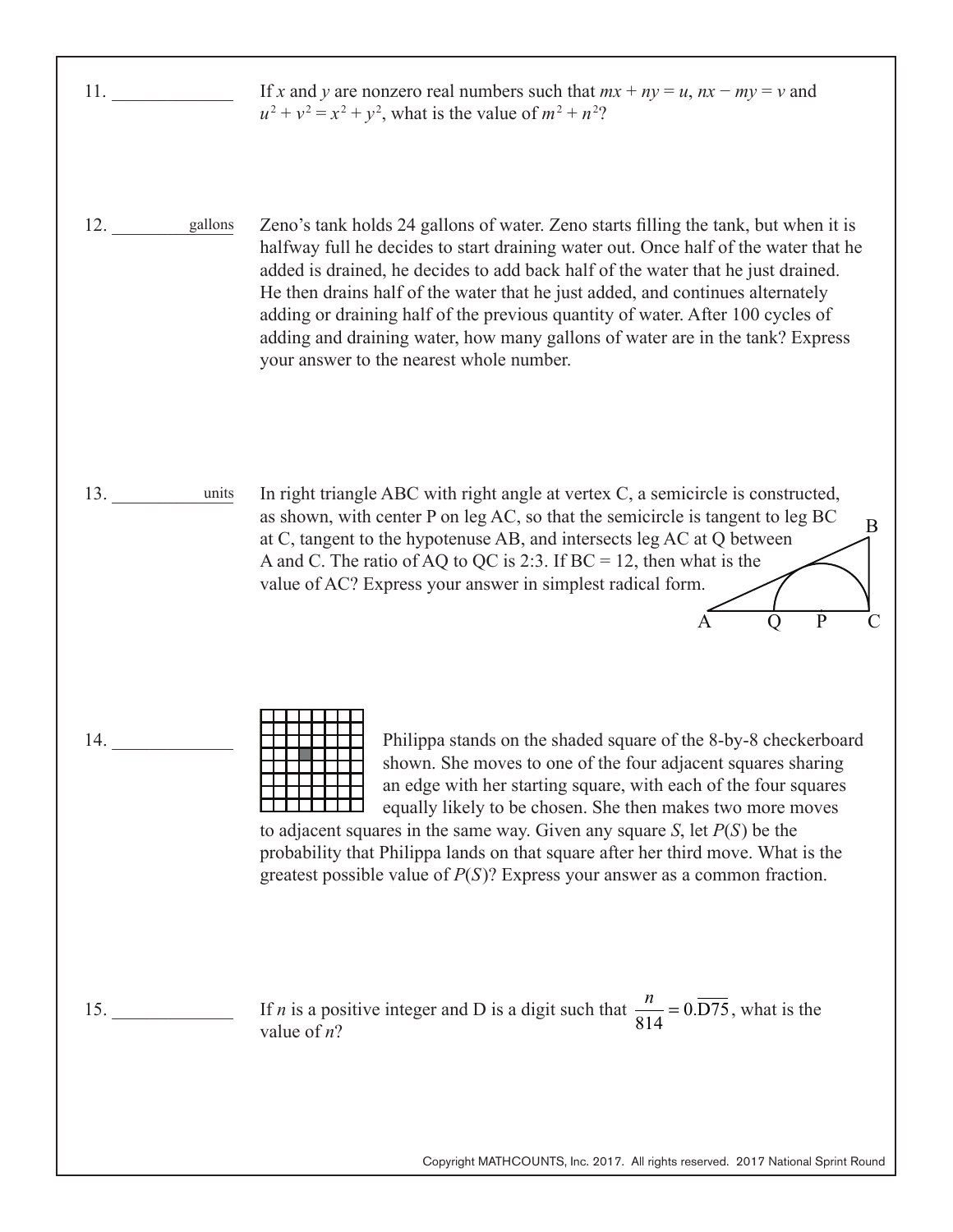| students<br>16. | A college dorm houses math majors and chemistry majors. There is at least<br>one student in each major and no students are majoring in both. Students live<br>in single or double rooms. If four-fifths of the math majors are roommates<br>with six-sevenths of the chemistry majors, what is the least possible number of<br>students living in the dorm?                              |
|-----------------|------------------------------------------------------------------------------------------------------------------------------------------------------------------------------------------------------------------------------------------------------------------------------------------------------------------------------------------------------------------------------------------|
| 17.<br>cm       | The sum of twelve times the numerical value of the total length, in centimeters,<br>of the edges of a cube and the numerical value of its volume, in cubic<br>centimeters, is equal to four times the numerical value of the total surface area,<br>in square centimeters. What is the length of its space diagonal? Express your<br>answer in simplest radical form.                    |
| 18.             | The diagonals of parallelogram ABCD intersect at E. Point F is the midpoint of<br>segment BE and H is the midpoint of segment CE. What is the ratio of the area<br>of quadrilateral AFHD to the area of the parallelogram? Express your answer as<br>a common fraction.                                                                                                                  |
| 19.             | Sam creates a six-digit positive integer by writing the digit 7 in the<br>hundred-thousands place, and then tossing a fair coin five times. If the coin<br>comes up heads, he writes a 7 for the next digit; if the coin comes up tails,<br>he writes a 0 for the next digit. What is the probability that Sam's number is<br>divisible by 77? Express your answer as a common fraction. |
| 20.             | What is the sum of the positive integers less than 1000 that are multiples of 7<br>but not multiples of 2?                                                                                                                                                                                                                                                                               |
|                 | Copyright MATHCOUNTS, Inc. 2017. All rights reserved. 2017 National Sprint Round                                                                                                                                                                                                                                                                                                         |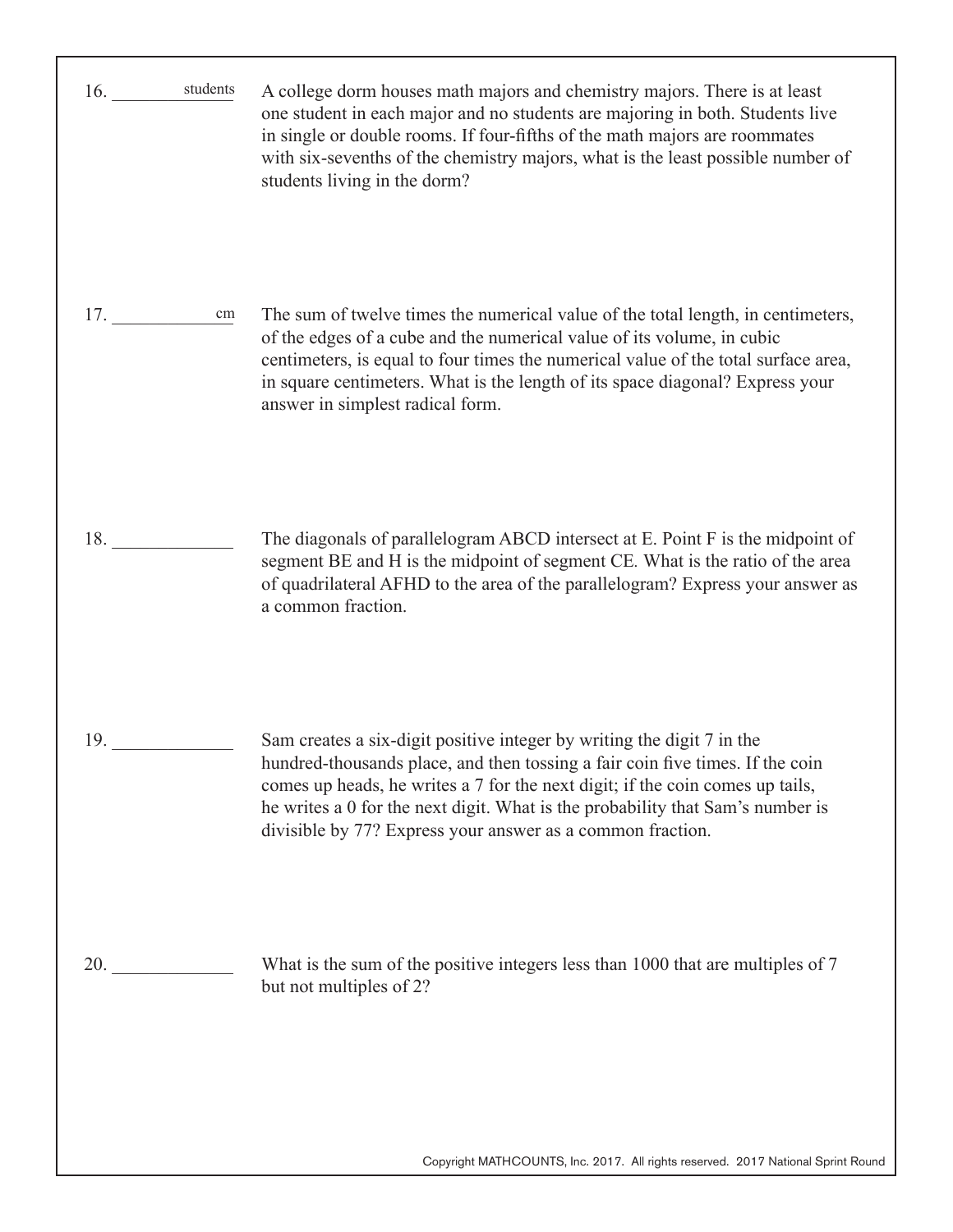| 21.                  | Suppose f is a quadratic function defined by $f(x) = ax^2 + bx + c$ for some<br>numbers a, b and c. If $g(x) = x - 2$ and $f(g(x)) = 2x^2 - 5x + 19$ for all values of x,<br>what is the value of $a + b + c$ ?                                                                      |
|----------------------|--------------------------------------------------------------------------------------------------------------------------------------------------------------------------------------------------------------------------------------------------------------------------------------|
| 22.<br>ways          | How many ways are there to fill in each empty square in the diagram below with<br>a positive integer so that no integer appears more than once in the diagram, and<br>every integer in the diagram is less than each integer to its right?<br>12                                     |
| 23.<br>$\text{cm}^2$ | What is the total surface area of the largest regular tetrahedron that can be<br>inscribed inside of a cube of edge length 1 cm? Express your answer in simplest<br>radical form.                                                                                                    |
| 24.                  | Penny flips three fair coins into a box with two compartments. Each<br>compartment is equally likely to receive each of the coins. What is the<br>probability that either of the compartments has at least two coins that landed<br>heads? Express your answer as a common fraction. |
| 25.<br>units         | Triangle ABC has side lengths 9, 10 and 13, with D the midpoint of side BC.<br>What is the length of segment AD?                                                                                                                                                                     |
|                      | Copyright MATHCOUNTS, Inc. 2017. All rights reserved. 2017 National Sprint Round                                                                                                                                                                                                     |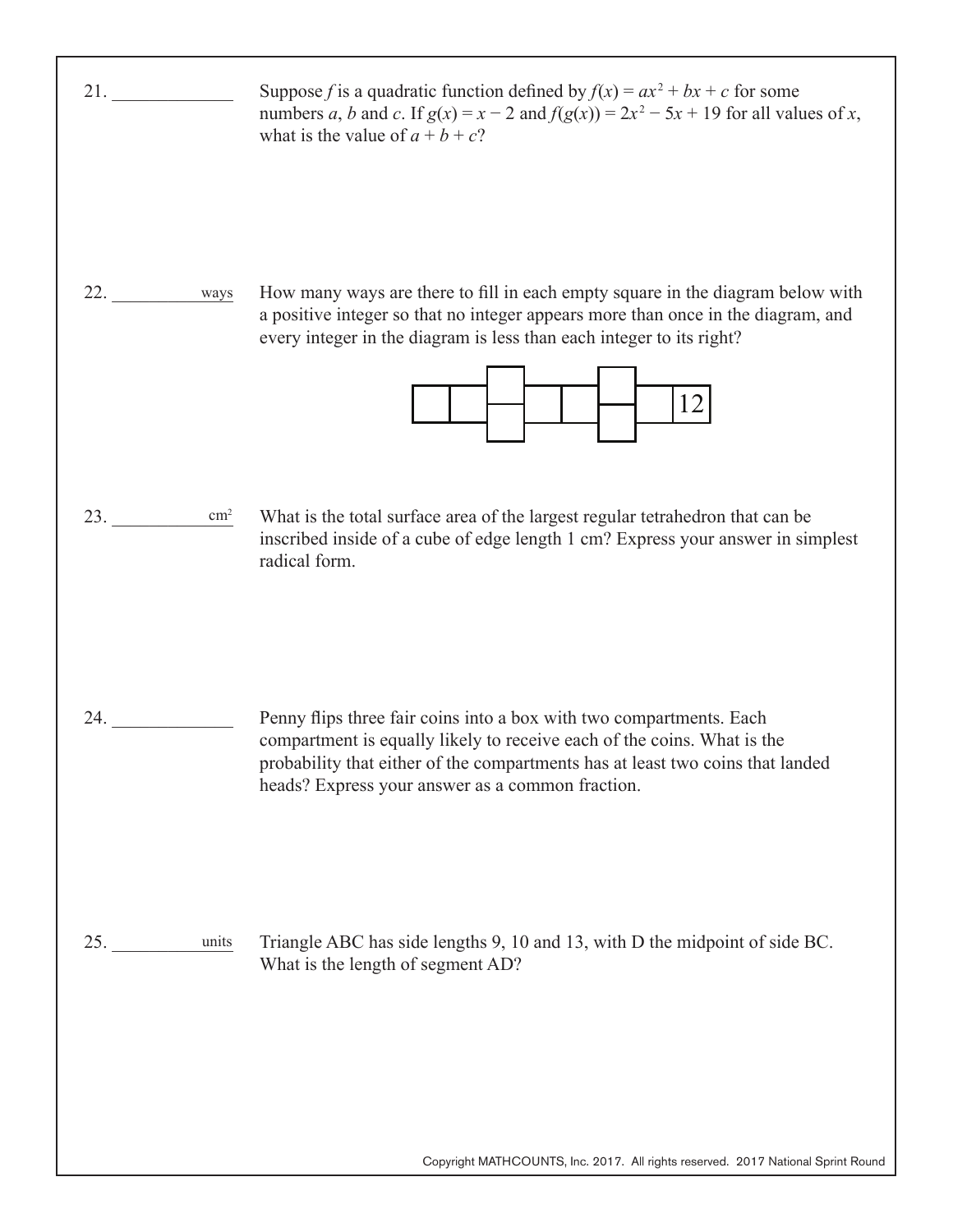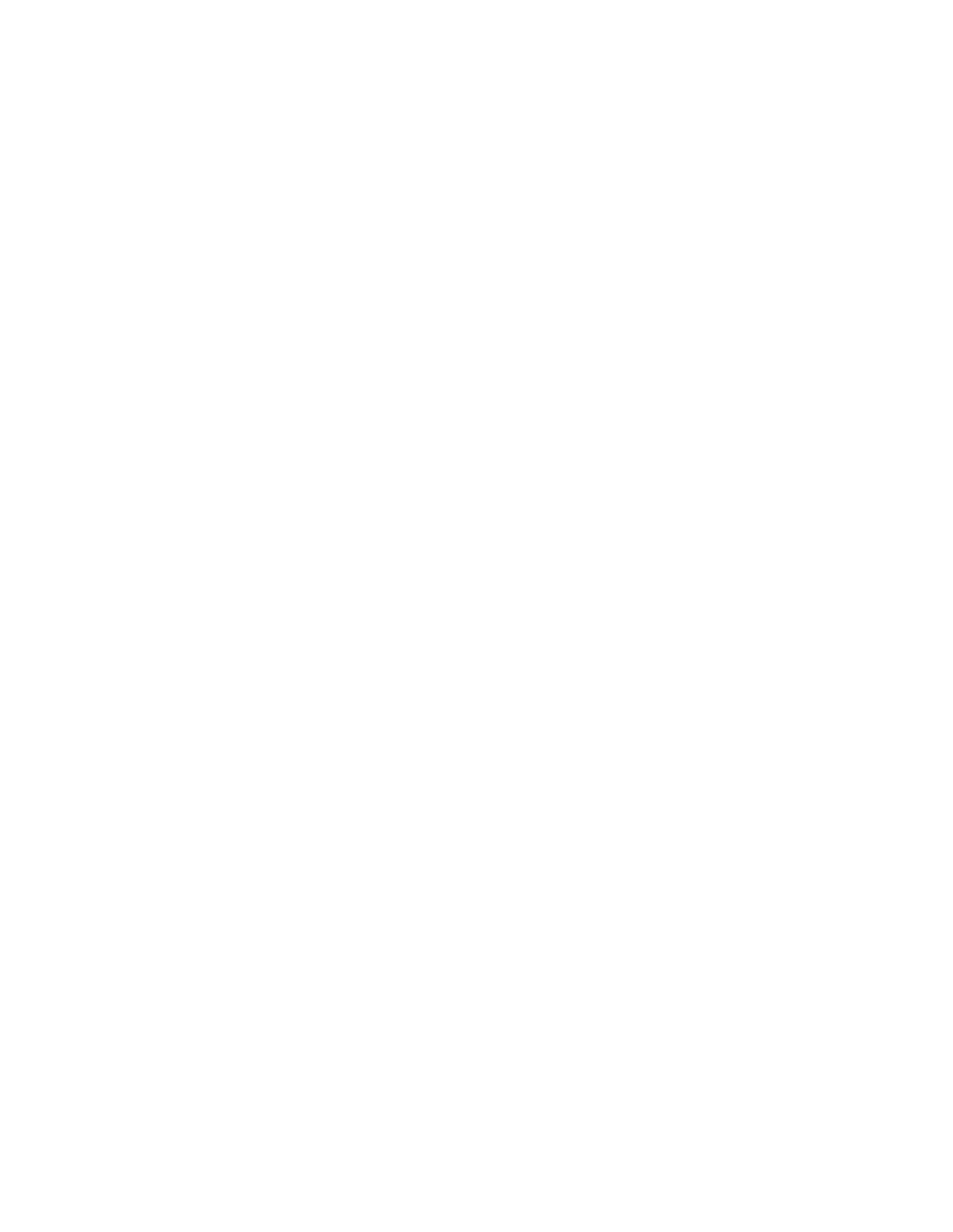### **2017** ■ National Competition ■ **Target Round Problems 1−8**

Name

**State** 

### **DO NOT BEGIN UNTIL YOU ARE INSTRUCTED TO DO SO.**

This section of the competition consists of eight problems, which will be presented in pairs. Work on one pair of problems will be completed and answers will be collected before the next pair is distributed. The time limit for each pair of problems is six minutes. The first pair of problems is on the other side of this sheet. When told to do so, turn the page over and begin working. This round assumes the use of calculators, and calculations also may be done on scratch paper, but no other aids are allowed. All answers must be complete, legible and simplified to lowest terms. Record only final answers in the blanks in the left-hand column of the problem sheets. If you complete the problems before time is called, use the time remaining to check your answers.

| <b>Total Correct</b> | <b>Scorer's Initials</b> |
|----------------------|--------------------------|
|                      |                          |
|                      |                          |
|                      |                          |
|                      |                          |

#### **National Sponsors**

Raytheon Company Northrop Grumman Foundation U.S. Department of Defense National Society of Professional Engineers CNA Foundation Phillips 66 Texas Instruments Incorporated 3Mgives Art of Problem Solving **NextThought** 



**2017 MATHCOUNTS National Competition Sponsor** 

FOUNDING SPONSORS: National Society of Professional Engineers, National Council of Teachers of Mathematics and CNA Foundation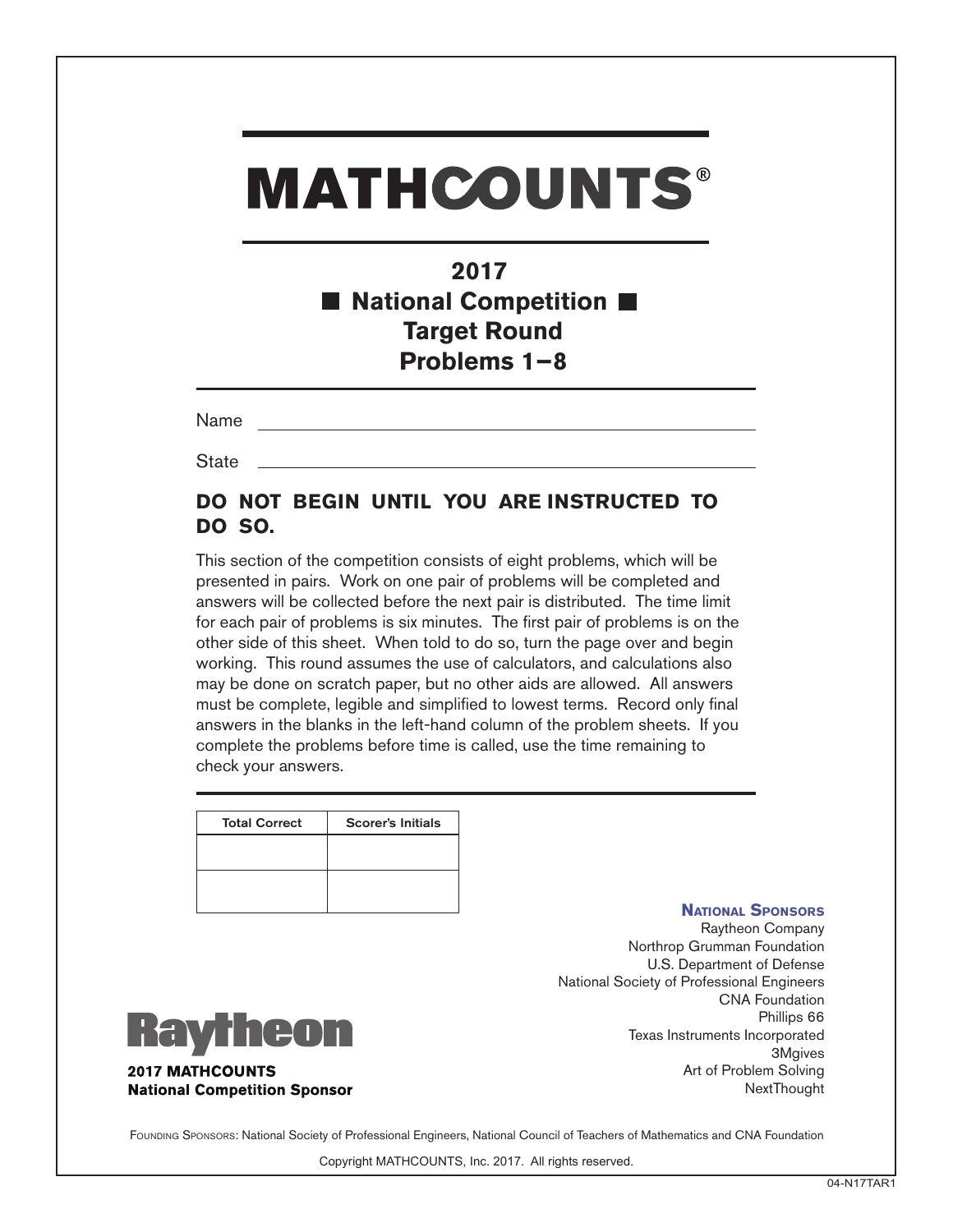| 1.            | Let x, y and z be consecutive integers such that $x < y < z$ . If $(x + y)(x + z) = 9900$ ,<br>what is the value of $x$ ?                                                                                                  |
|---------------|----------------------------------------------------------------------------------------------------------------------------------------------------------------------------------------------------------------------------|
|               |                                                                                                                                                                                                                            |
|               |                                                                                                                                                                                                                            |
|               |                                                                                                                                                                                                                            |
|               |                                                                                                                                                                                                                            |
|               |                                                                                                                                                                                                                            |
|               |                                                                                                                                                                                                                            |
|               |                                                                                                                                                                                                                            |
| 2.<br>percent | This year, the city coed softball league has 15% more participants than it                                                                                                                                                 |
|               | had last year. There are 8% more male participants and 20% more female<br>participants than last year. What percent of the league's participants are female<br>this year? Express your answer to the nearest whole number. |
|               |                                                                                                                                                                                                                            |
|               |                                                                                                                                                                                                                            |
|               |                                                                                                                                                                                                                            |
|               |                                                                                                                                                                                                                            |
|               |                                                                                                                                                                                                                            |
|               |                                                                                                                                                                                                                            |
|               | Copyright MATHCOUNTS, Inc. 2017. All rights reserved. 2017 National Target Round                                                                                                                                           |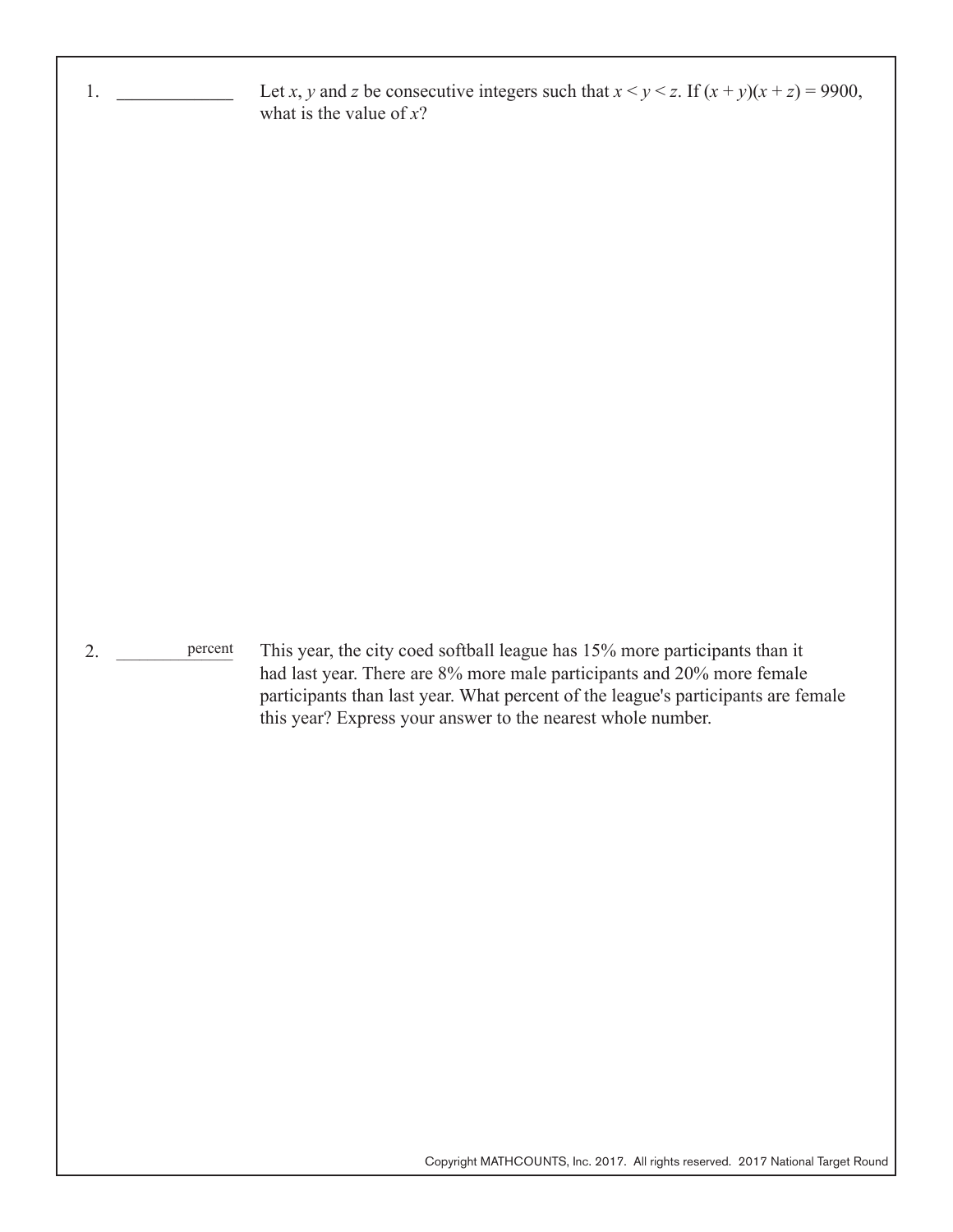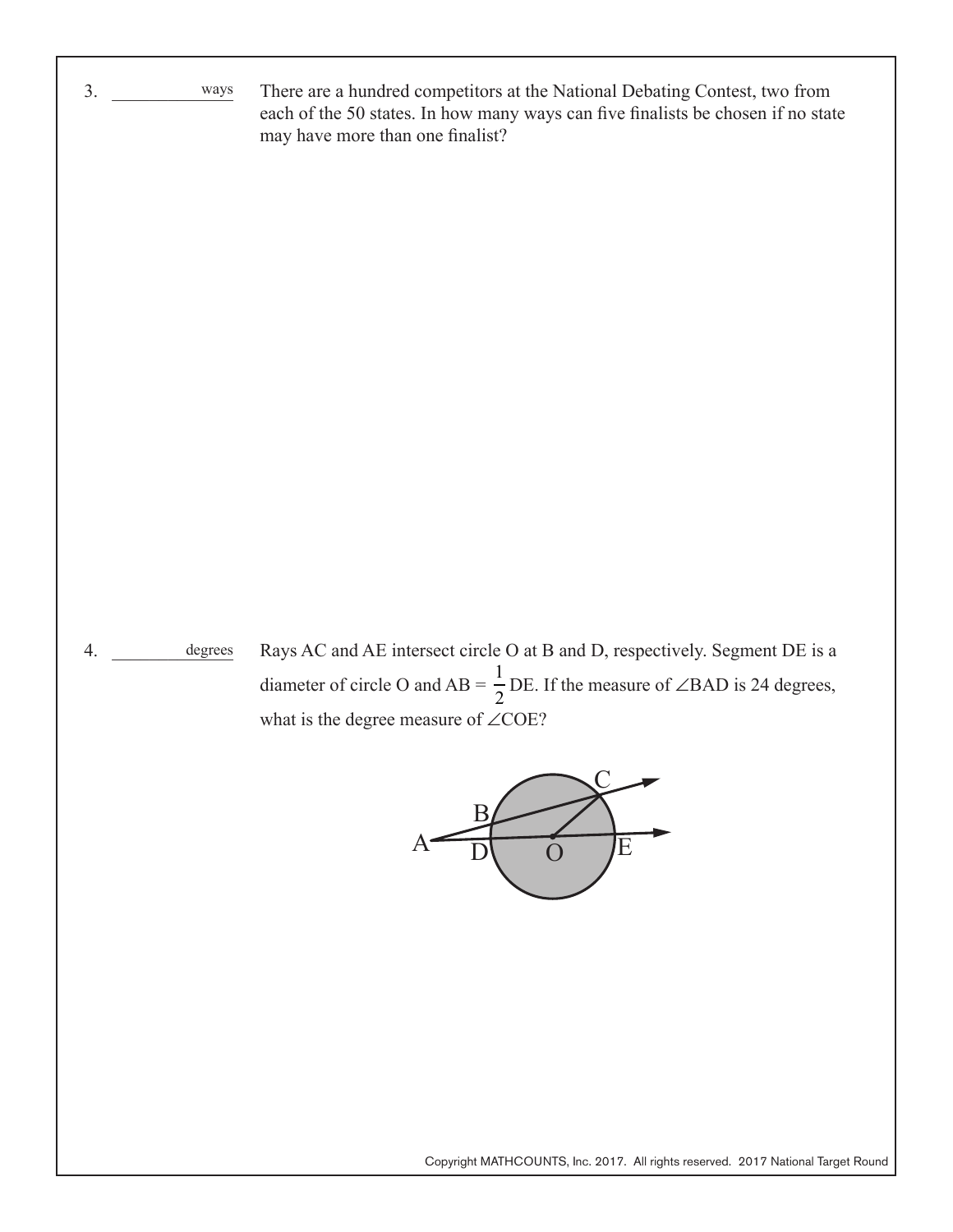A set of five distinct prime numbers has a mean of 10 and a median of 7. What is the greatest possible number in this set?

 $6.$ 

5. \_\_\_\_\_\_\_\_\_\_\_\_\_

Two congruent squares with side length 4 have equilateral triangles constructed in them as shown. In one square, one side of the equilateral triangle is a side of the square. In the other square, the equilateral triangle has one vertex at a vertex of the square and its other two vertices are on the sides of the square. The absolute difference of the areas of the two triangles can be expressed in simplest radical form as  $a\sqrt{b} + c$ . What is the value of  $a + b + c$ ?



Copyright MATHCOUNTS, Inc. 2017. All rights reserved. 2017 National Target Round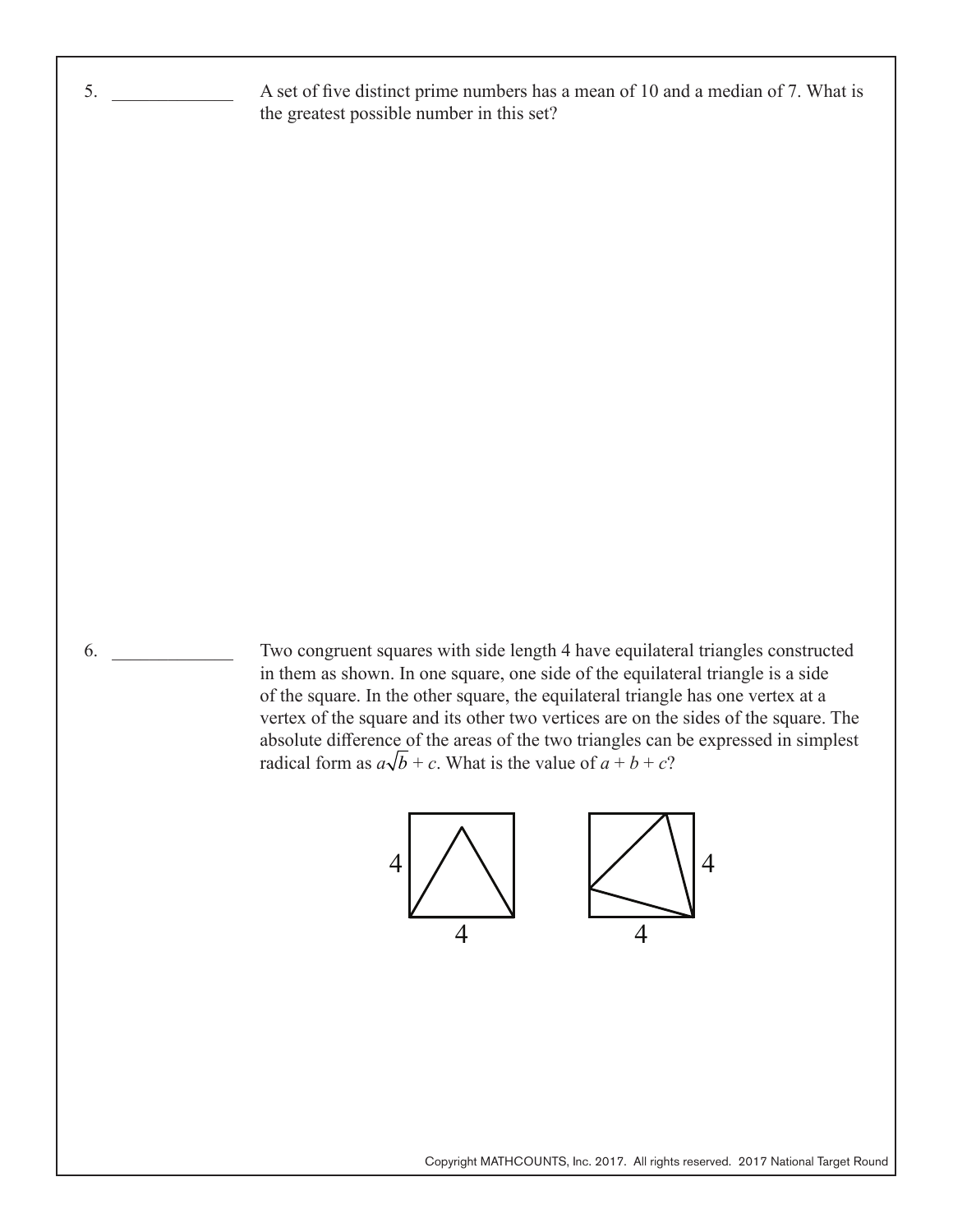| 7.                                           | The graph of the equation $\frac{xy-y}{2x-y+2} = a$ , where a is a positive number,                                                                                                                                                                                                                                         |
|----------------------------------------------|-----------------------------------------------------------------------------------------------------------------------------------------------------------------------------------------------------------------------------------------------------------------------------------------------------------------------------|
|                                              | intersects the line $y = x$ at two points that are a distance of exactly 6 units apart.                                                                                                                                                                                                                                     |
|                                              | What is the value of $a$ ? Express your answer in simplest radical form.                                                                                                                                                                                                                                                    |
|                                              |                                                                                                                                                                                                                                                                                                                             |
| 8.<br>crypto-<br>$\overline{\mathrm{codes}}$ | A certain cryptocode must contain one letter from the set $\{X, K, M, Z\}$ and three<br>distinct letters from the set $\{W, X, Y, Z\}$ . The four letters can be arranged in any<br>order, and since X and Z are in both sets, these letters may each appear twice in<br>an arrangement. How many cryptocodes are possible? |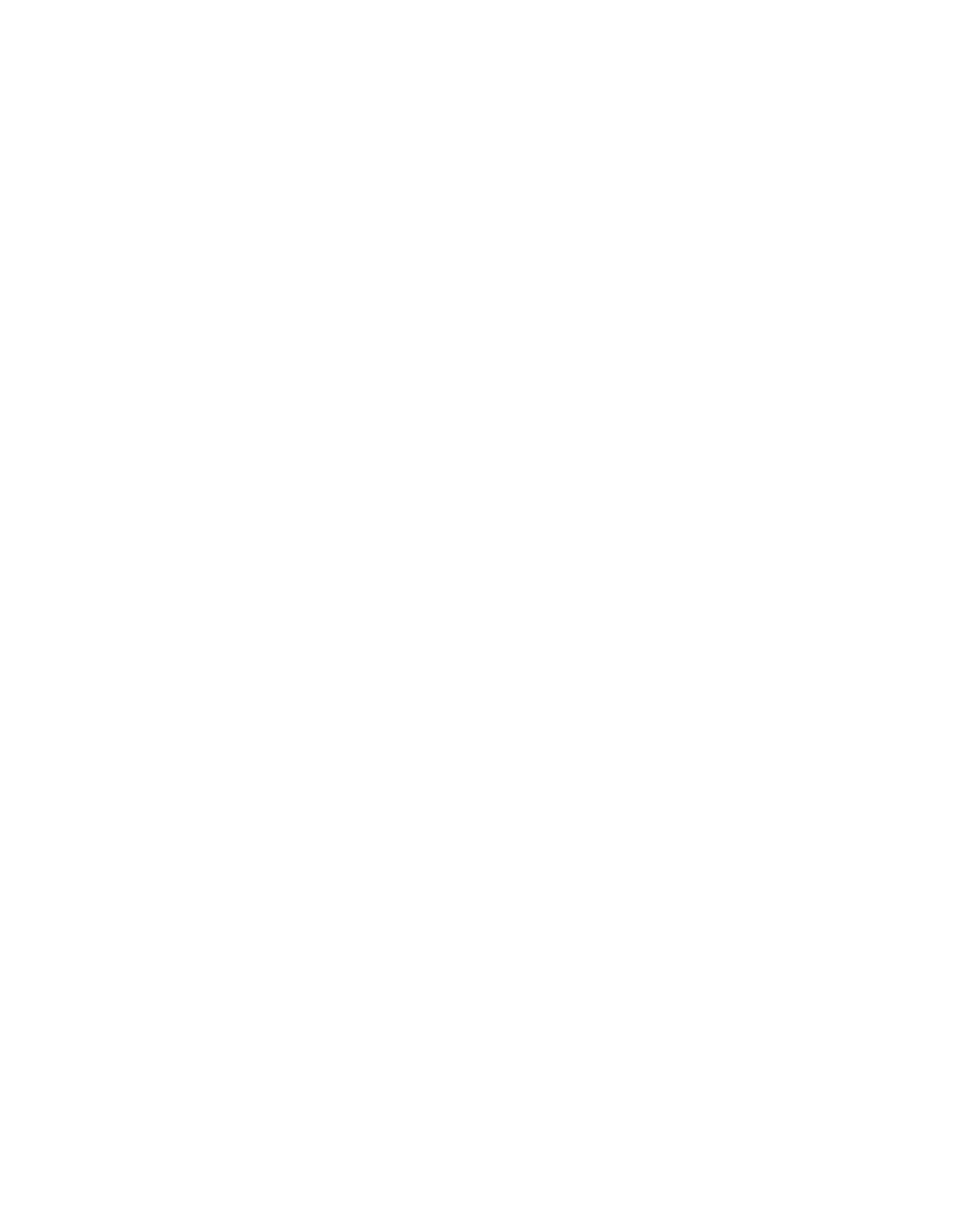### **2017** ■ National Competition ■ **Team Round Problems 1−10**

| State   | the control of the control of the control of the control of the control of the control of |           |
|---------|-------------------------------------------------------------------------------------------|-----------|
| Team    |                                                                                           |           |
| Members |                                                                                           | , Captain |
|         |                                                                                           |           |
|         |                                                                                           |           |

### **DO NOT BEGIN UNTIL YOU ARE INSTRUCTED TO DO SO.**

This section of the competition consists of 10 problems which the team has 20 minutes to complete. Team members may work together in any way to solve the problems. Team members may talk to each other during this section of the competition. This round assumes the use of calculators, and calculations also may be done on scratch paper, but no other aids are allowed. All answers must be complete, legible and simplified to lowest terms. The team captain must record the team's official answers on his/her own competition booklet, which is the only booklet that will be scored. If the team completes the problems before time is called, use the remaining time to check your answers.

| <b>Total Correct</b> | <b>Scorer's Initials</b> |
|----------------------|--------------------------|
|                      |                          |
|                      |                          |
|                      |                          |
|                      |                          |

#### **National Sponsors**

Raytheon Company Northrop Grumman Foundation U.S. Department of Defense National Society of Professional Engineers CNA Foundation Phillips 66 Texas Instruments Incorporated 3Mgives Art of Problem Solving **NextThought** 



**2017 MATHCOUNTS National Competition Sponsor** 

FOUNDING SPONSORS: National Society of Professional Engineers, National Council of Teachers of Mathematics and CNA Foundation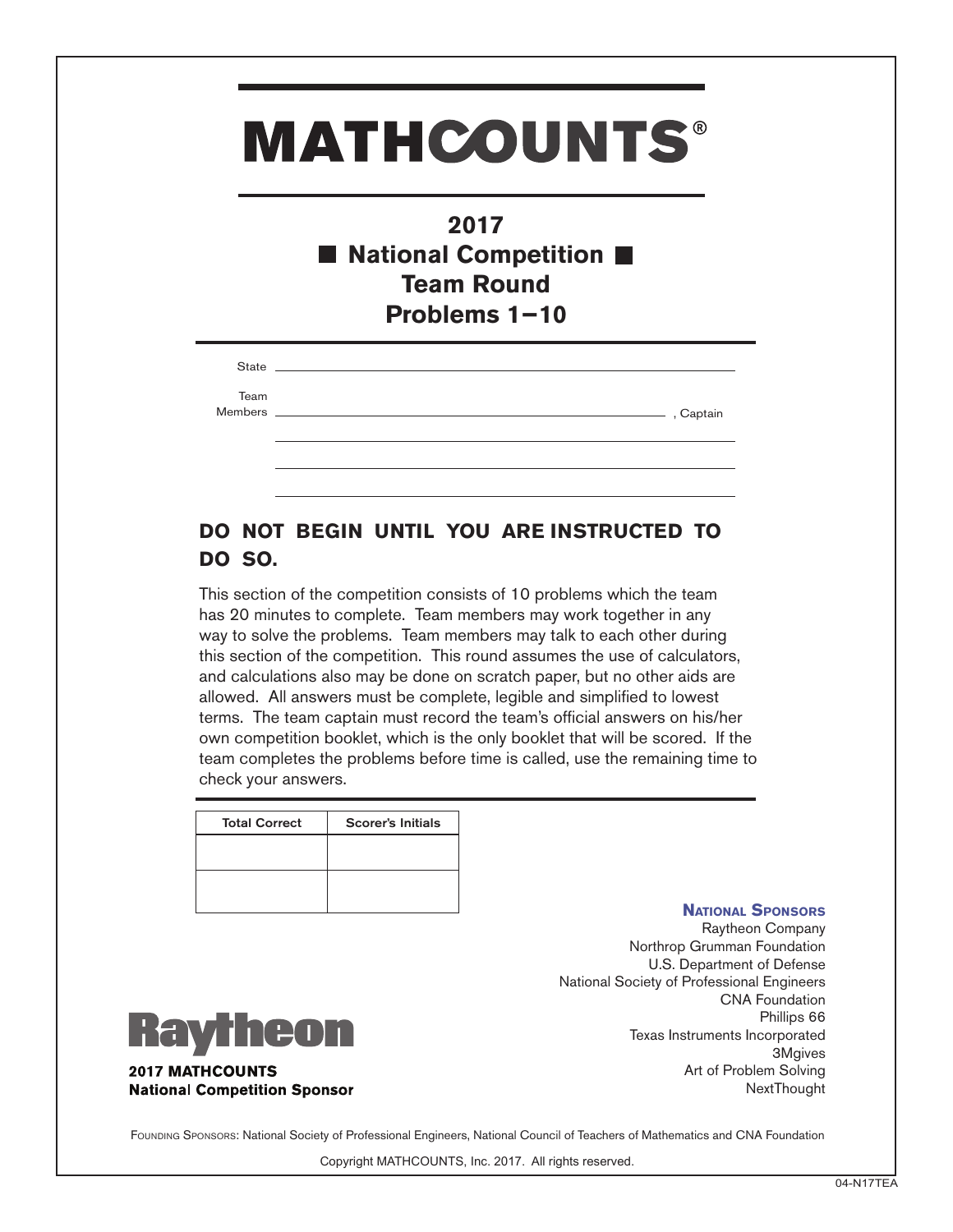| 1.<br>prime<br>numbers | For how many two-digit prime numbers $p$ does swapping the digits of $p$ produce<br>a prime number greater than $p$ ?                                                                                                                                                                                                                                                                                                |
|------------------------|----------------------------------------------------------------------------------------------------------------------------------------------------------------------------------------------------------------------------------------------------------------------------------------------------------------------------------------------------------------------------------------------------------------------|
| 2.<br>lines            | There are infinitely many lines that are perpendicular to the line $y = \frac{3}{2}x + 9$ and<br>intersect it in the interior of the second quadrant of the coordinate plane. How<br>many of these lines have integer y-intercepts?                                                                                                                                                                                  |
| 3.                     | Madison writes a one-digit positive integer, a two-digit positive integer, and a<br>three-digit positive integer with the digits 1 through 6, using each digit exactly<br>once. The product of the three positive integers is 20,400. What is the sum of the<br>three positive integers?                                                                                                                             |
| 4.                     | A strip of uniform width is cut from three sides of a square. The area of the<br>remaining rectangle is $\frac{3}{8}$ of the area of the original square. What is the ratio of<br>the width of the uniform strip to the side length of the original square? Express<br>your answer as a common fraction.                                                                                                             |
| 5.<br>mi/h             | Bebe used three forms of transportation to get from Portland to Anchorage. She<br>traveled 150 miles by train. She traveled 80 miles by bus at an average speed<br>that was 10 mi/h less than that of the train. She traveled 1500 miles by plane at<br>an average speed that was 10 times that of the train. If these three portions of the<br>trip took a total of 8 hours, what was the average speed of the bus? |

Copyright MATHCOUNTS, Inc. 2017. All rights reserved. 2017 National Team Round